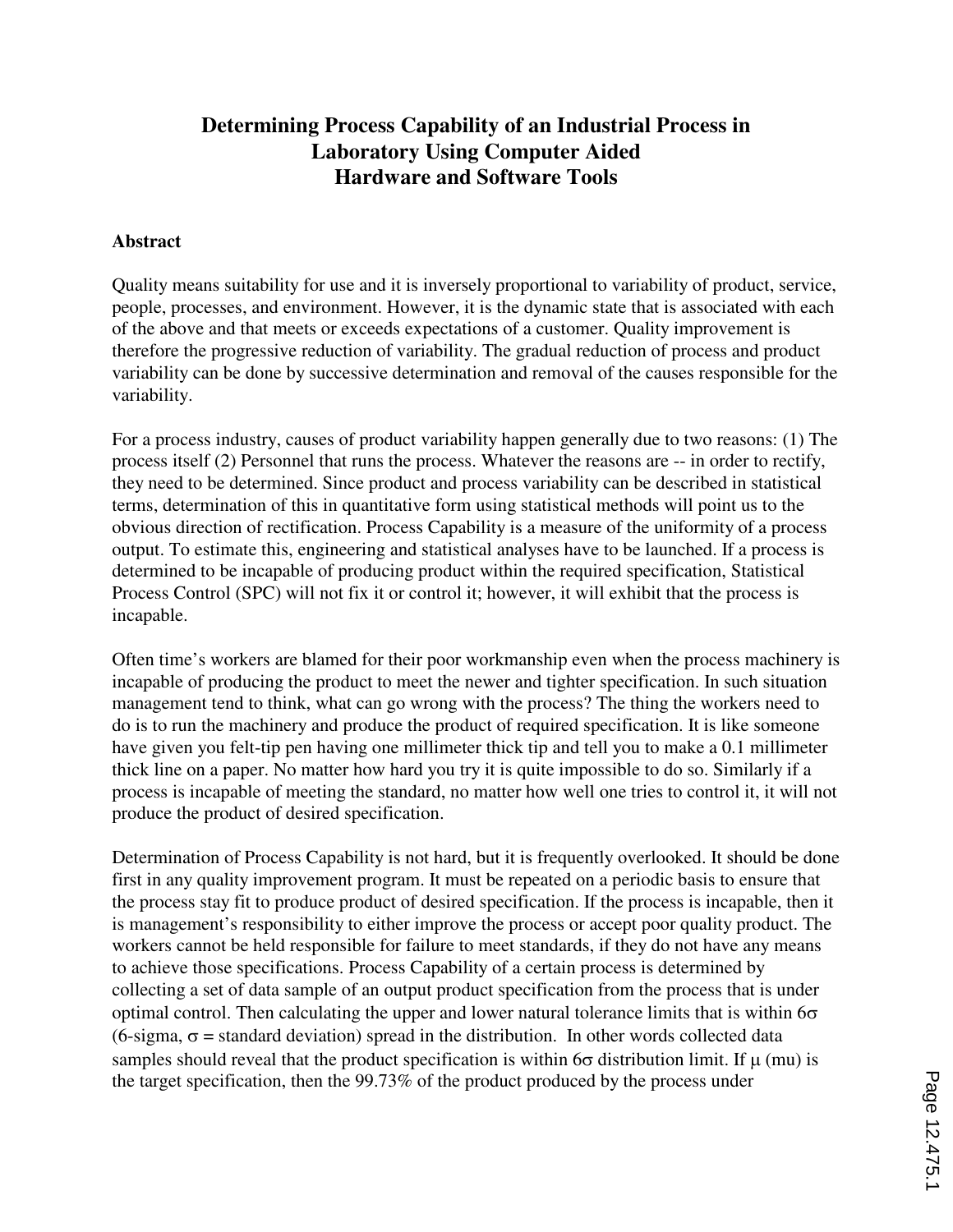investigation must fall within  $\mu + 3\sigma$  and  $\mu - 3\sigma$ . If so, the process is said to be capable. If it is not within these two limits, the process is not quite profitable and is a candidate for improvement.

This paper analyses and outlines the procedure for the determination of Process Capability of an industrial process in a laboratory using computer hardware and software tools.

In order to communicate the understanding of process capability determination to the students we have prepared a statistical software tool coupled with a digital micrometer that is interfaced with the software tool through USB port for collecting data samples. After collecting a set of data sample students will then use the statistical software tools to determine the process capability of the industrial process that produced the product. Data collected from an industrial process can also be entered manually in to the statistical software tools to determine the process capability, normal distribution charts, process capability ratio, X-bar, and R-charts. Determination of process capability and generating statistical charts using software and hardware tools are part of a process control course.

# **I. INTRODUCTION**

Causes of product variability for a process industry happen generally due to two reasons: (1) The process itself. (2) Personnel that runs the process. Whatever the reasons are, in order to rectify, they need to be determined. Since product and process variability can be described in statistical terms, determination of this in quantitative form using statistical methods will point us to the obvious direction of rectification. *Process Capability* is a measure of the uniformity of a process output. To estimate this, an engineering and statistical analysis has to be launched. If a process is determined to be incapable of producing product within the required specification, Statistical Process Control (SPC) will not fix it or control it, however it will exhibit that the process is incapable.

Often time's workers are blamed for their poor workmanship even when the process machinery is incapable of producing the product to meet the newer and tighter specification. In such situation management tend to think, what can go wrong with the process? The only thing the workers need to do is to run the machinery and produce the product of required specification. It is like someone has given you a felt-tip pen having one-millimeter thick tip and tell you to draw a 0.1 millimeter thick line on a paper. No matter how hard you try it is quite impossible to do so. Similarly if a process is incapable of meeting the standard, no matter how well one tries to control it, it will not produce the product of desired specification.

# *A. What is Process Capability?*

Process Capability is a measure of the uniformity of a process output. Uniformity of the process output is measured by its variability. This variability in the output product is the relative deviation in the product specification and requirement. The variability in the output can happen due to two reasons: 1) The inherent variability of the process. 2) The special causes.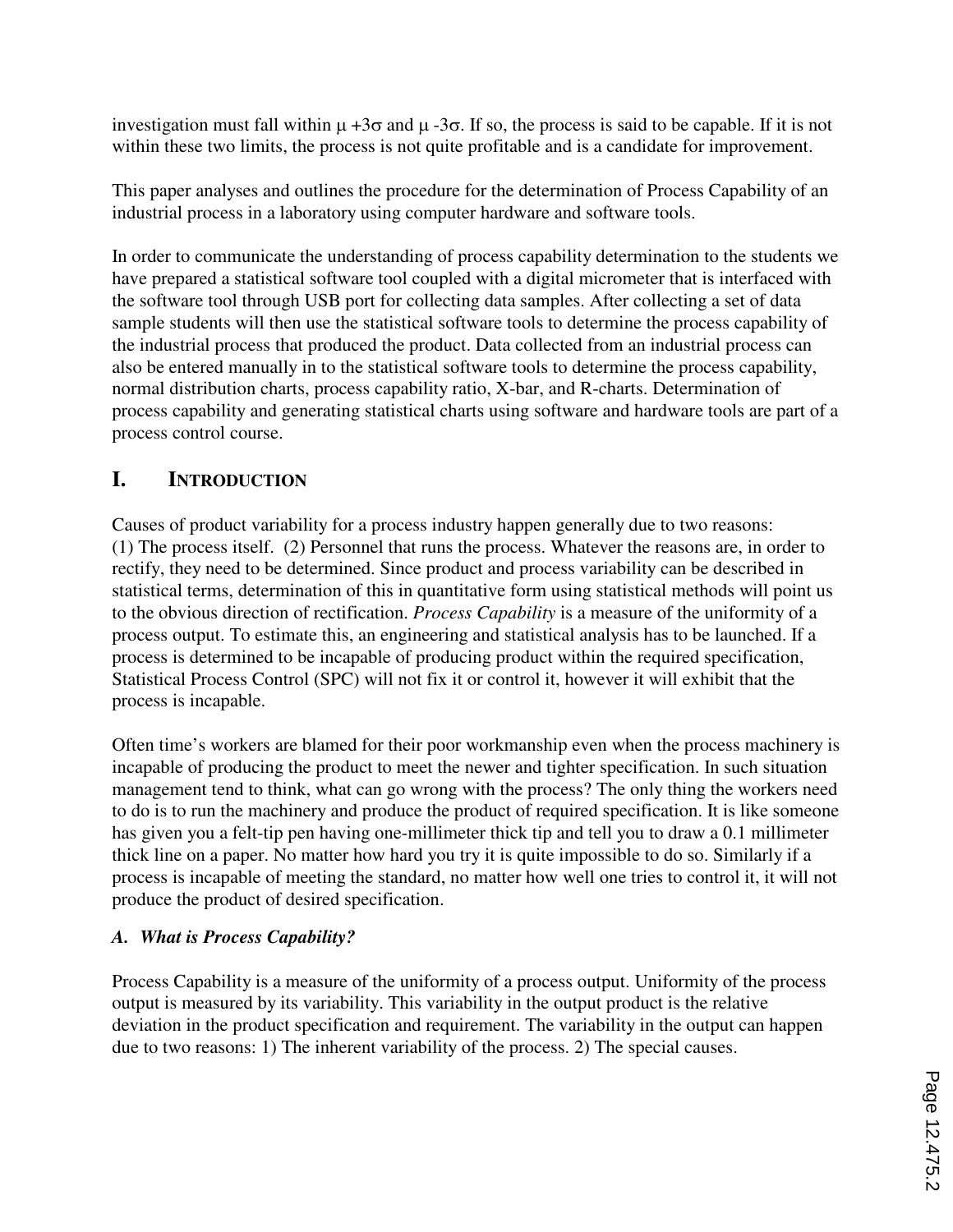### *B. Normalized Expression*

*Process Capability Ratio (PCR)*, or, C<sub>P</sub>, is a measure of the ability of the process to manufacture product that meets the specification. It is a normalized factor that is a measure of the rejects from the process. In other words it is the rate of process output fallout. If the ratio is larger than equal to unity the rate of process reject is considered to be normal. If on other hand the ratio is less than unity the rate of process reject is considered to be abnormal. As PCR increases from unity, process rejects decreases. Also, as PCR decreases from unity, the process rejects increases. Figure 1 show how higher values of Process Capability Ratio,  $C_{P}$ , decreases process rejects. This means larger the PCR number from unity better the process. The *Process Capability Ratio (PCR)* can be expressed as:

$$
PCR = (USL-LSL)/6\sigma \tag{1}
$$

Where:

 $\sigma$  = Standard Deviation USL = Upper Specification Limit

LSL = Lower Specification Limit

Since the actual value of the standard deviation is not known at the beginning, estimated value of the ratio can be calculated by using the estimated value of the standard deviation,  $\hat{\sigma}$  (sigma-hat). Thus, to find the estimated value of the Process Capability Ratio, PCR-hat, use the following relationship.



Figure 1: Effect of PCR on Process Rejects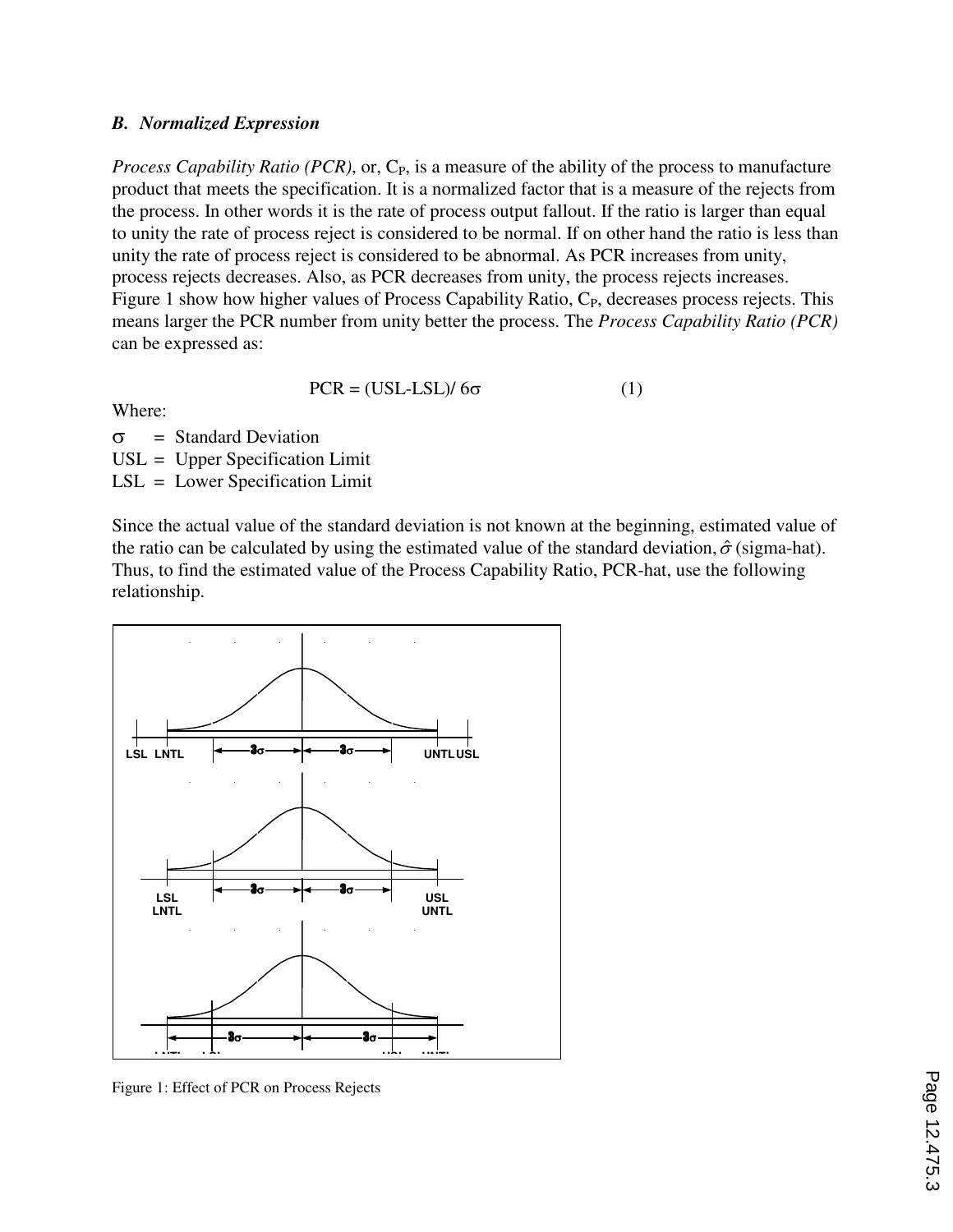$$
PCR-hat = (USL-LSL)/6\hat{\sigma}
$$
 (2)

### *C. Process Capability Study*

Process Capability analysis is the central theme of quality engineering program. It is studied by measuring the functional parameter on the product of a process under tight control. For example, a tree is judged by its fruit, flower, or other pertinent characteristics that it outputs. Statistical Process Control (SPC) is a primary tool for this analysis. Control charts and other statistical techniques are used to determine the natural capability of a process. Control charts are tools for studying of process capability in real time.

#### **II. OUTPUT VARIABILITY**

## *A. Types of Output Variability*

Variability in the process is a measure of the uniformity of the output. The non-uniformity of the output can happen generally due to two reasons:

1) The natural or intrinsic process variability that is equal to  $6\sigma$  ( $\sigma$  = standard deviation). This means that the output of a stable, in control, process can be expected to diverge within a range of  $\pm 3\sigma$  from its mean. This much of deviation is inherent to the process or also called the variability due to random causes. For a stable and normally distributed process 99.73% of the output product specification will lie within this  $\pm 3\sigma$  range from its population mean,  $\mu$ . The process output mean,  $\mu$  is estimated from  $\overline{\overline{x}}$ , which in turn is calculated from the collected data samples. Mean value of a data sample,  $\overline{X}$ , the mean value of all the data samples,  $\overline{X}$ , Range, R, and the average of the Range,  $\overline{R}$  are calculated using the following formulas:

$$
\overline{X} = \frac{1}{n} \sum_{i=1}^{n} X_i = \frac{X_1 + X_2 + X_3 + \dots + X_n}{n}
$$
 (3)

$$
\overline{X} = \frac{1}{k} \sum_{j=1}^{k} X_j = \frac{\overline{X}_1 + \overline{X}_2 + \overline{X}_3 + \dots + \overline{X}_k}{k}
$$
(4)

$$
R = (\mathbf{X}_{\text{max}} - \mathbf{X}_{\text{min}}) \tag{5}
$$

$$
\overline{R} = \frac{1}{k} \sum_{j=1}^{k} R_j = \frac{R_1 + R_2 + \dots + R_k}{k}
$$
 (6)

Also the sample mean,  $\mu$ , will fall between two conforming limits. These limits can be expressed as:

$$
X_L - Z_{\frac{\alpha}{2}} \frac{\sigma}{\sqrt{n}} \le \mu \le X_U + Z_{\frac{\alpha}{2}} \frac{\sigma}{\sqrt{n}}
$$
 (7)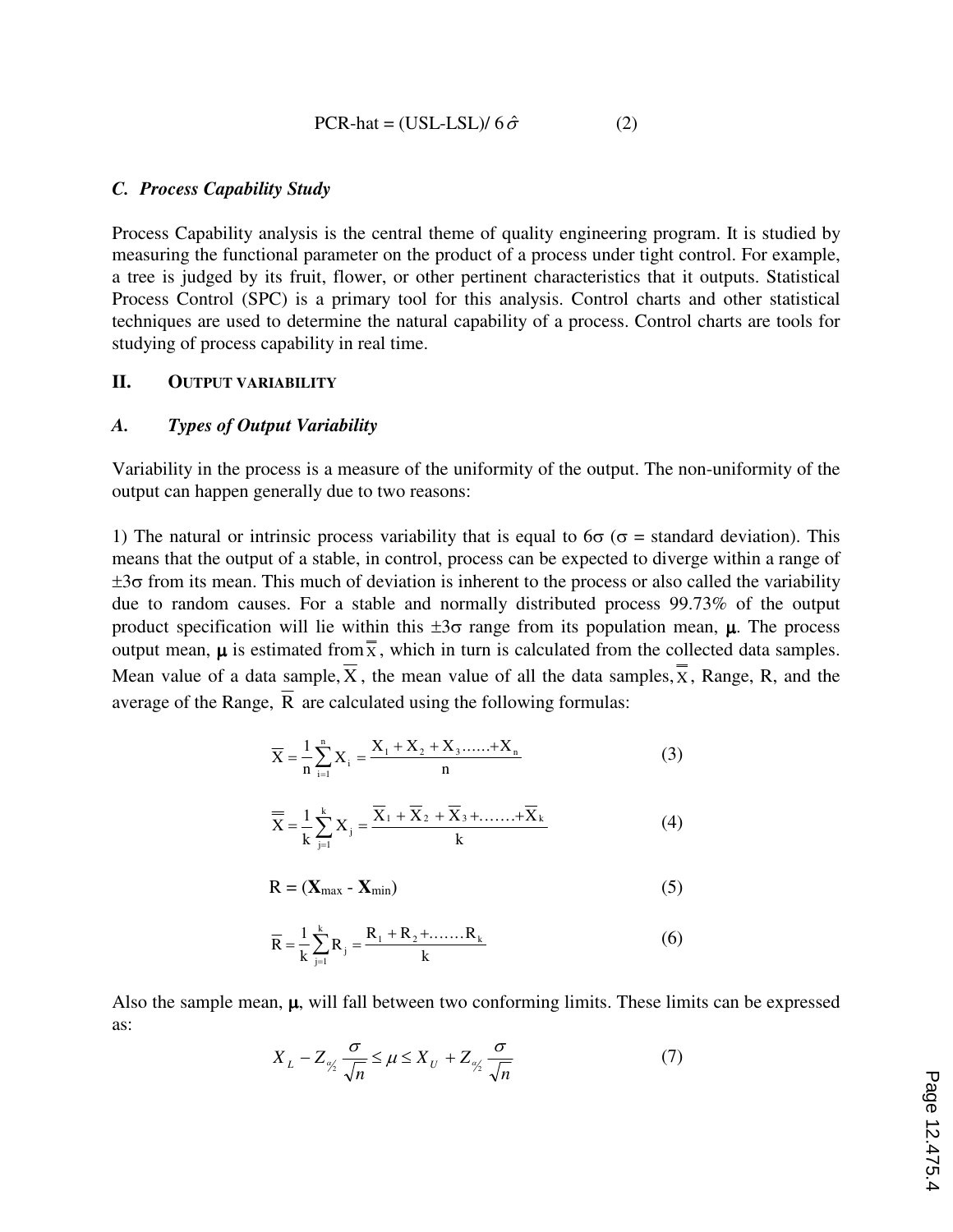Where:  $X_L$  and  $X_U$  = Lower and Upper Specification limit  $\sigma$  = Standard Deviation  $z_{\gamma_2}$  Percentage point of Normal Distribution, Customarily it is 3.

2) The variability in the output product specification can also happen due to assignable causes. When data points fall outside either lower or upper control limits or when the data points show periodic pattern, there are identifiable causes for the variation.

# *B. Variability due to Natural Causes*

In a production process, the output product specification of all the item will not be on the mean  $(\bar{x})$ . Regardless of how well the system was designed, carefully controlled, and maintained, there is a certain amount of natural variability in the process. This random variability of the process is the cumulative effect of many small, essentially unavoidable causes. This natural variability causes a  $\pm 3\sigma$  deviation in output product specification. This process variability cannot be eliminated completely. This natural variability can only be minimized.

# *C. Variability due to Assignable Causes*

Another kind of variability may present in the output product due to some unusual causes. This kind of variability in the process output has three sources: mal-adjusted machinery, operator error, and/or defective raw material. This variability is generally large compared to the variability that happens due to natural or random causes. One can assign valid causes to these kinds of variability. The effect of this variability is felt at the output in the form of a shift in the process average, μ, from the target average,  $μ_0$ , and also in the form of a larger standard deviation,  $σ_1$ . That is  $\sigma_1 > \sigma_0$ . Where  $\sigma_0$  is the desired standard deviation of the output under well-controlled condition. Often variability due to assignable causes put the process output to an unacceptable level. The shift in process average, μ and increased value of standard deviation, σ, both put higher portion of the process output outside the desired specification limits. This decreases the quality of some of the output product. If this condition persists it will increase the process rejects and thus will generate unmarketable product.

Figure 2 shows the three conditions. The top curve describes a process where the standard deviation,  $\sigma_0$  and process mean,  $\mu_0$  both have in-control values. The most of the process output fall within the upper and lower specification limit. The middle curve describes the process where process mean has shifted from  $\mu_0$  to  $\mu_1$ . This shift caused some portion of the output to fall outside the upper specification. This means there are some rejects. The bottom curve describes that the standard deviation  $\sigma_0$  has changed from  $\sigma_0$  to  $\sigma_1$ . This increase in standard deviation,  $\sigma$ , also caused some portion of the output to fall outside the upper and lower specification limit.

# *D. Reduction of Variability by Quality Engineering Program*

To obtain greater and sustained uniformity in the specification of a product, a quality engineering program need to be implemented.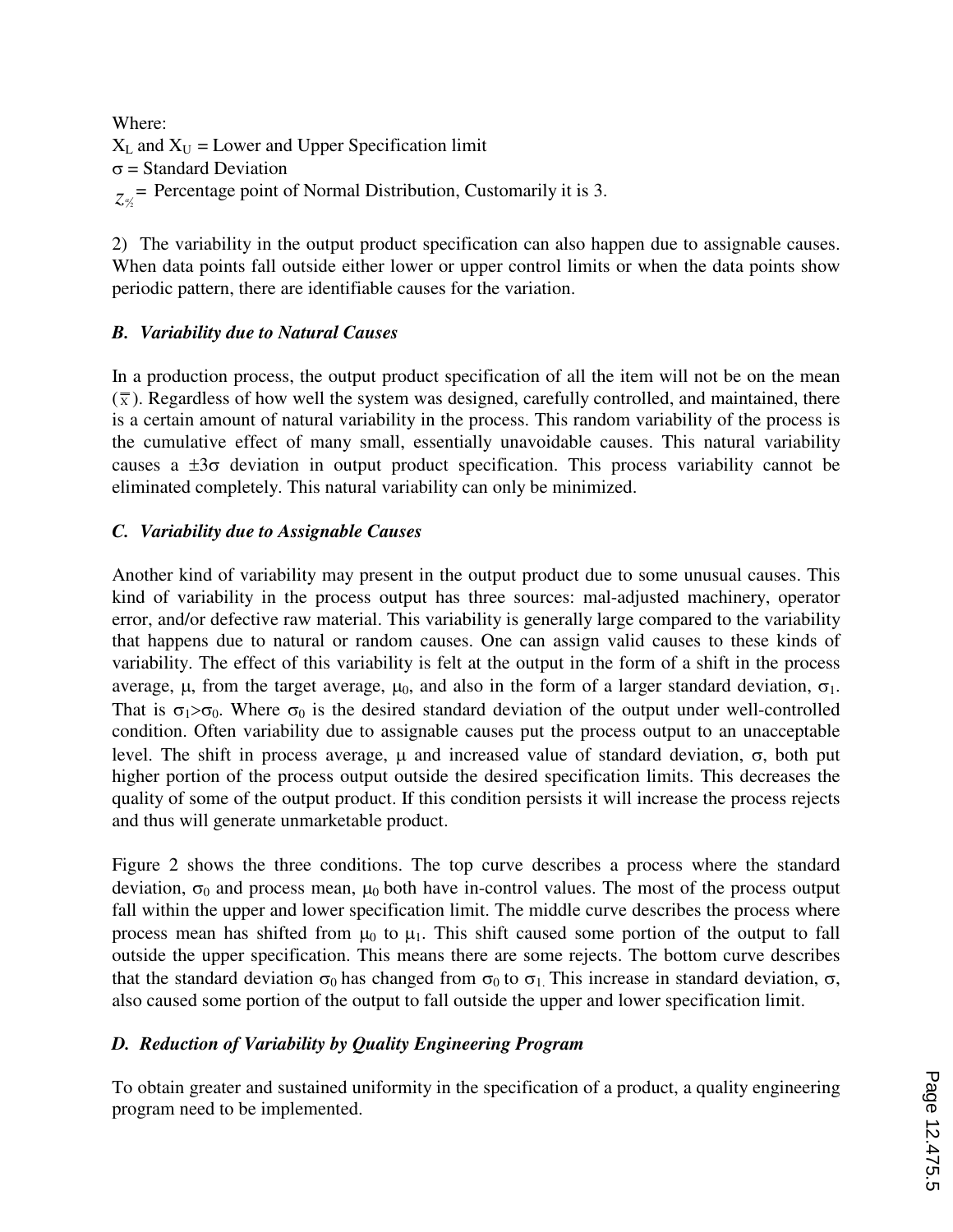

Figure 2: Effect of Standard Deviation and Process Average Shift

The primary objective of a quality engineering effort is to gradually reduce the variability in the key quality characteristics of the product by a systematic process. Figure 3 shows the systematic reduction of variability in the output product specification. The first curve to the left was drawn based on the data samples collected before the application of quality engineering program.



Figure 3: Systematic Reduction of Output Variability

It shows that some portion of the output product that came out of the process does not meet the given specification. Thus there is process fallout. The second curve shows that by applying the Statistical Process Control (SPC) techniques, variability of the process output has reduced and most of the process output falls within the upper and lower specification limit. The third curve to the right shows that further reduction of the process variability is achieved through design of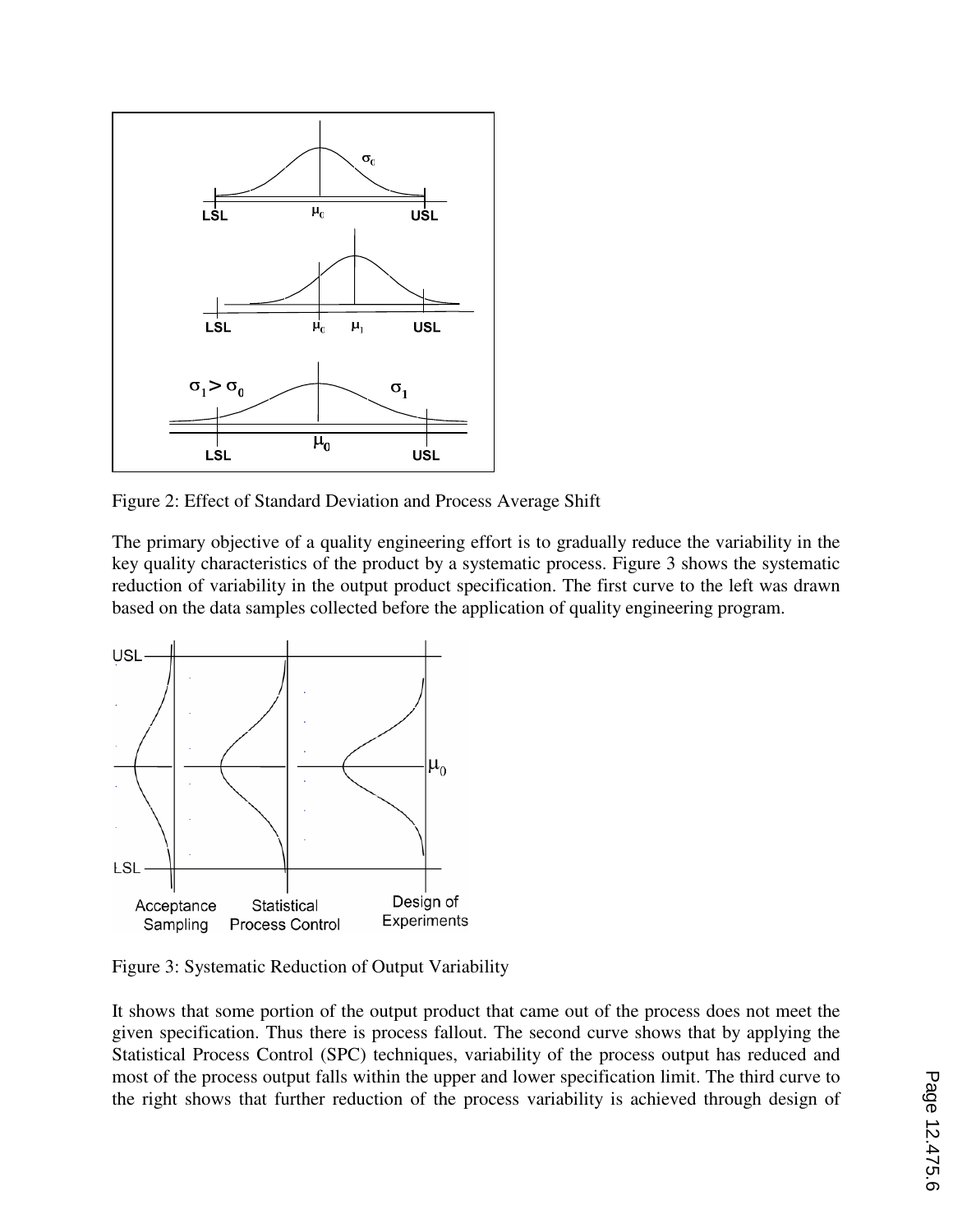experiments. Design of experiment is a systematic statistical approach to optimize the controllable input factors to achieve reduced variability of the output.

### *E. Monitoring Causes of Variability*

The main objective of Statistical Process Control (SPC) is to detect the cause of the output shift quickly and accurately. If one tries to investigate the cause of output variability by studying the process average,  $\mu$  and standard deviation,  $\sigma$ , it will unnecessarily produce products that are nonconforming and in turn are unmarketable. Best way to find the cause is to study the control charts. Control charts are typical quality characteristics of the output plotted in real-time frame. The horizontal line at the centerline represents the instantaneous average,  $\frac{1}{\overline{x}}$  of the samples. The Upper Control Limit (UCL) and the Lower Control Limit (LCL) are the two calculated values of the output limits. If the specification of the sample points fall within these two limits, the process is considered to be under control. Products produced over this period are conforming. If, however, in  $\bar{x}$  control chart some data points fall outside the control limits, causes can be attributed to each of the data points that fall outside the control limits. Process supervisor can study the control charts on a continuous basis. He/she should look for the following behavior in the control charts:

- 1) Data points that are outside the UCL and LCL
- 2) Identifiable unusual trend in  $\overline{X}$  or R charts or both
- 3) Data points are distributed about the  $\overline{\overline{X}}$  line in such way that shows periodic nature about the mean.

All the above conditions indicate that there are some assignable causes for each of those problems.

#### **III. PROCESS CAPABILITY ANALYSIS**

A thorough knowledge of the manufacturing process coupled with good understanding about the control charts is necessary to analyze the process capability of an industrial system. Let us analyze the following two sets of  $\overline{X}$  and R charts. In Figure 4a the  $\overline{X}$  chart looks quite stable. The individual points in the X-chart appear to be randomly distributed about the  $\frac{1}{x}$  line. On the other hand, in Figure 4b, Range values in R chart is oscillating about the range mean,  $\overline{R}$ -line. Although no data points exceed the UCL and LCL, it appears to be something is obviously wrong. This oscillating behavior of R chart clearly indicates that range has increased to an undesirable level. This also means that the individual output products are too much different form each other. In other words non-uniformity of the output has increased to an unwanted level. The problem is not visible from the  $\overline{X}$  chart, because the average of 8 and 12 is 10 and also average of 0 and 20 is 10.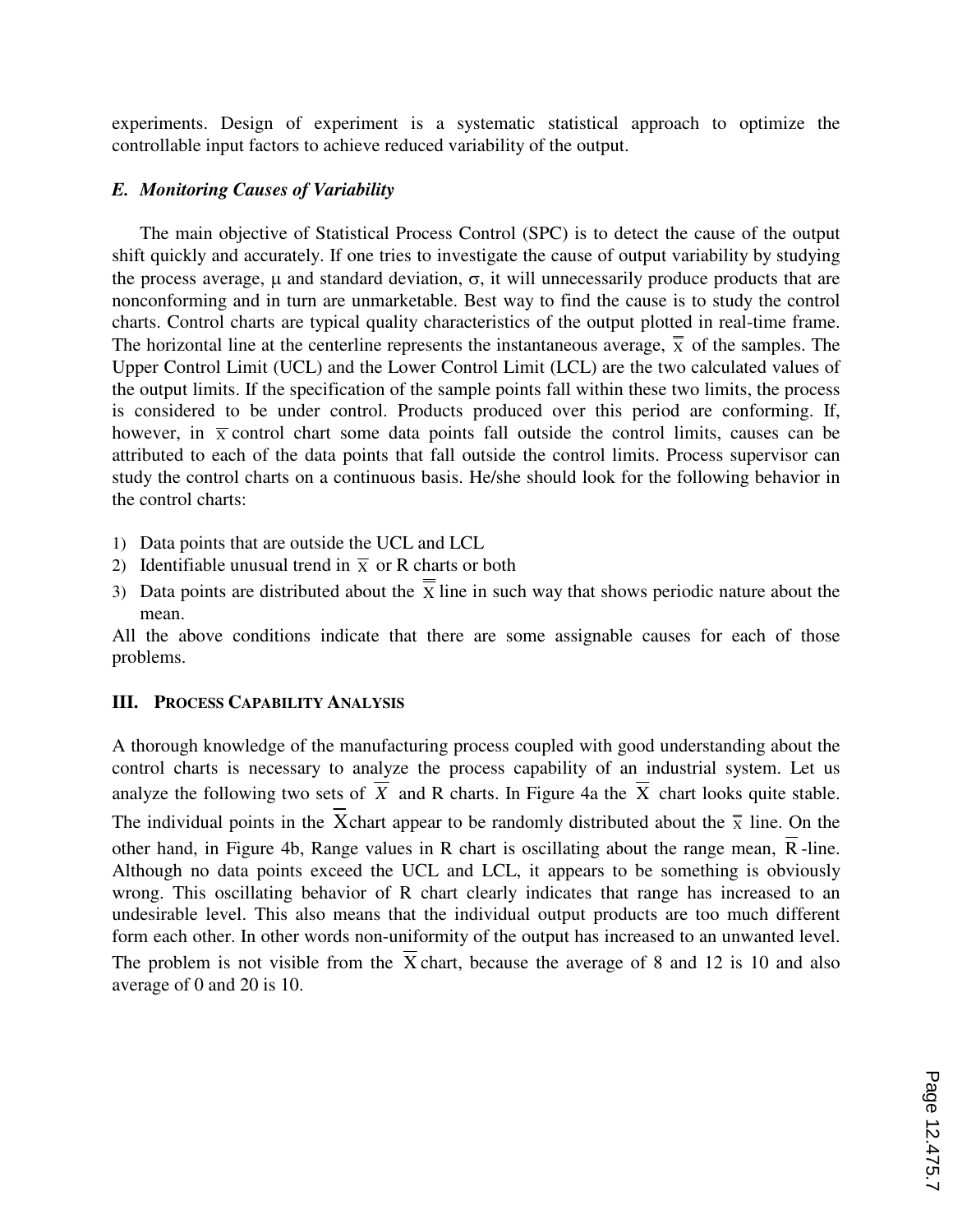

Figure 4a

In Figure 5 the R chart looks stable and the points are randomly distributed about the R line. X chart appears to be unstable. Some of the individual data points are either on the control limits or very close to the limits. A typical reason for such a distribution is two different operators on the same machine. This may happen due to shift change. Providing uniformity in the operator training can reduce this kind of problem.

# **IV. DETERMINATION OF CONTROL LIMITS**

Specifying the control limits is one of the critical decisions that must be made in designing the control charts. By moving the control limits further from the centerline, X , decreases probability of false alarm but increases the possibility of not been able to detect the real out-of-control condition. On the other hand, by moving the control limits closer to the centerline will increase the probability of false alarm but decreases the possibility of not been able to detect the out-ofcontrol condition. Since for normal distribution pattern  $\pm 3\sigma$  spread encompasses 99.73% of the of the material, many company in the United States determines the upper and lower control limits as a multiple of standard deviation,  $\sigma$ . Thus for most companies the two control limits are:



Figure 4b Figure 4: Process Capability Analysis Using Control Charts, Case #1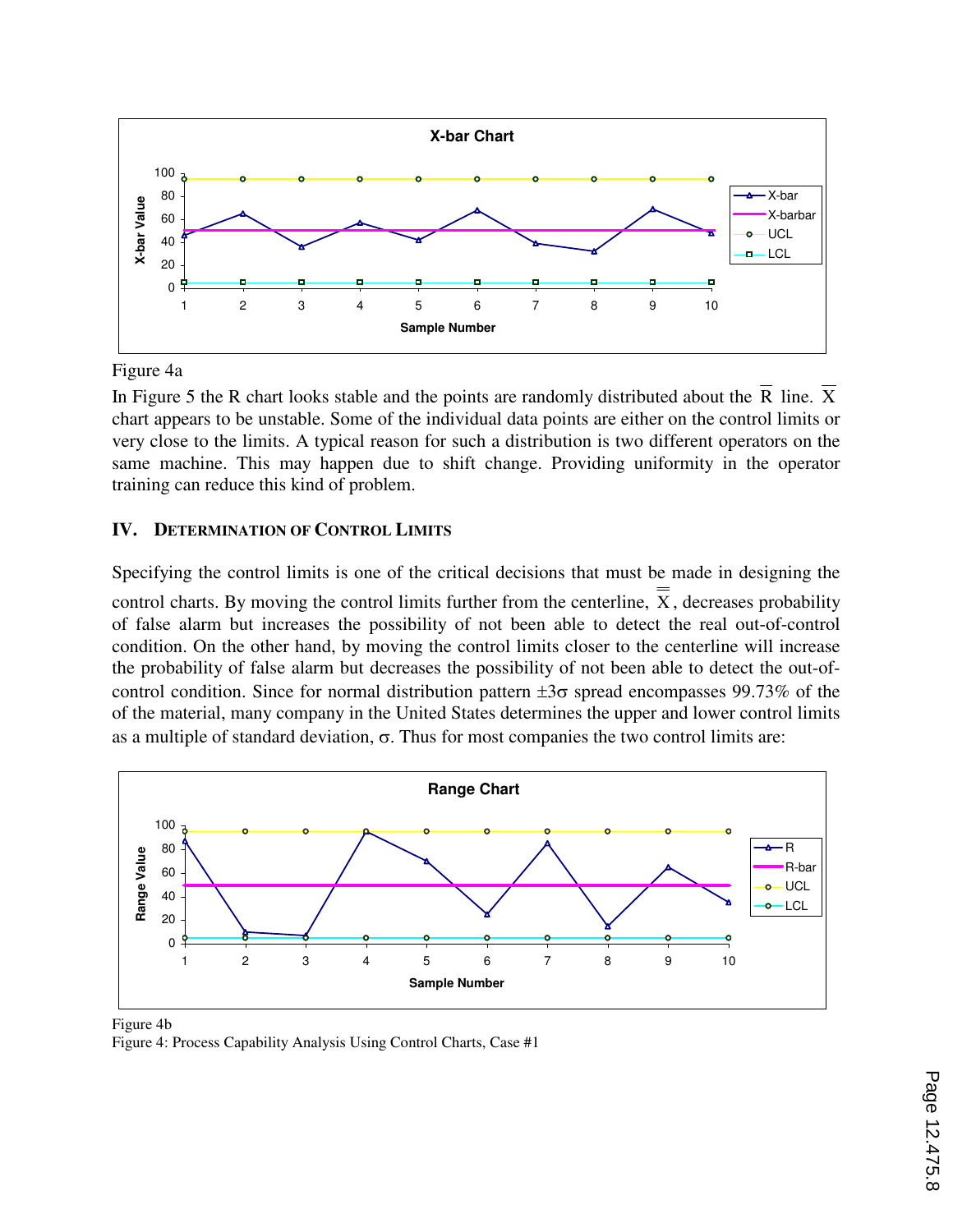

Figure 5a

$$
UCL = \overline{X} + 3\sigma
$$
 (8)  
LCL =  $\overline{X} - 3\sigma$  (9)

However, some companies have higher quality control standard than others and may use values other than  $\pm 3\sigma$  for their control limits. Also there are production processes that require two other kinds of limits and they are Upper Warning Limit (UWL) and Lower Warning Limit (LWL). These limits are generally set at  $2\sigma$  point. They are expressed as:

$$
UWL = \overline{X} + 2\sigma \qquad (10)
$$
  
\n
$$
LWL = \overline{X} - 2\sigma \qquad (11)
$$

In a real industrial setting, the actual values of  $\mu$  and  $\sigma$  are not known at the beginning. So they must be estimated from the primary group of samples taken when the process was thought to be in control. They should be based on at least 25 to 30 samples having sample size of 4 to 6. They are calculated using the following formulas:



Figure 5b

Figure 5: Process Capability Analysis Using Control Charts, Case #2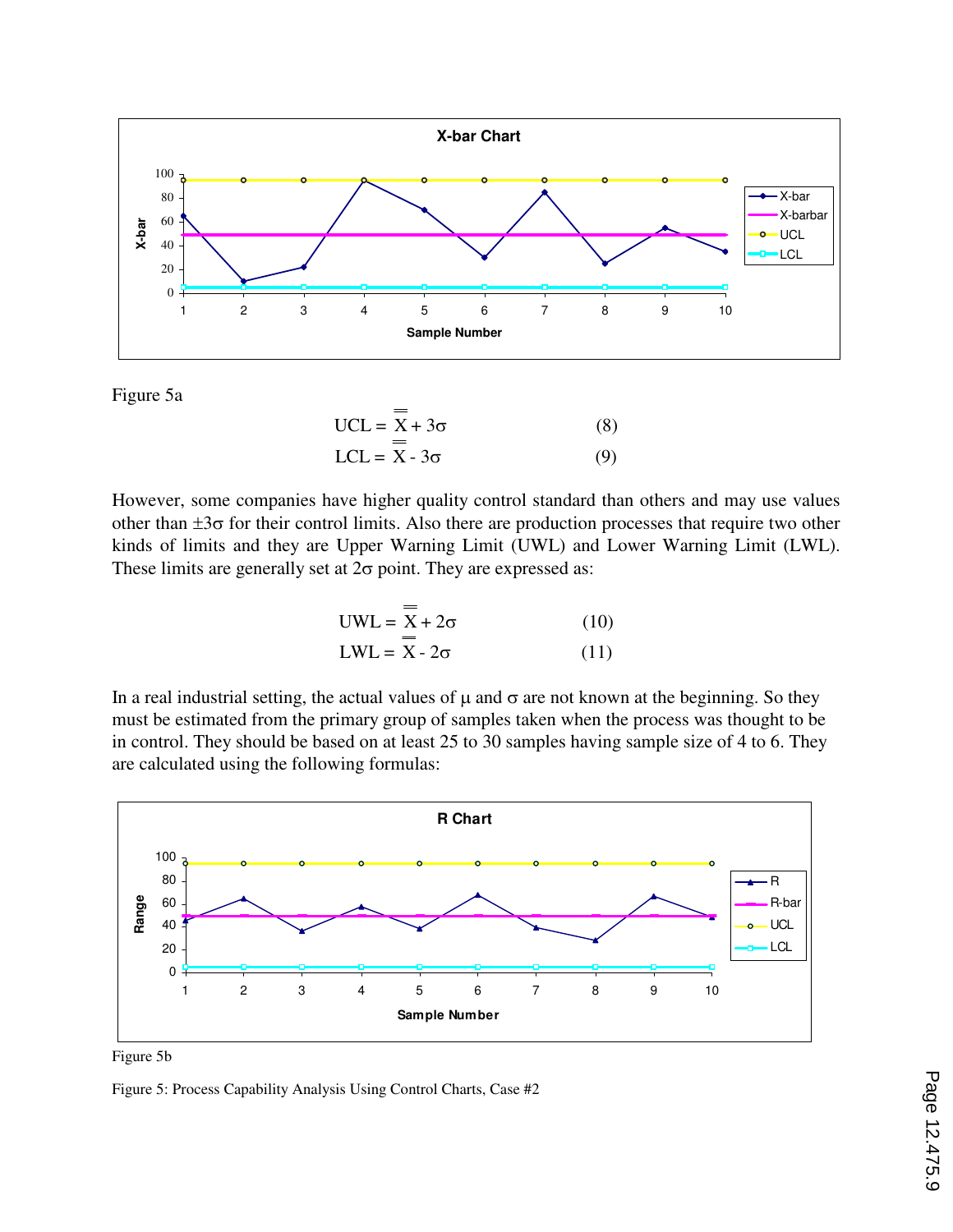Standard Deviation, 
$$
\sigma = \frac{\overline{R}}{d_2}
$$
 (12)

Control Limits for  $\overline{X}$  Charts:

UCL = 
$$
\overline{X}
$$
 + A<sub>2</sub> $\overline{R}$  UCL =  $\overline{X}$  +  $\frac{3}{d_2\sqrt{n}}\overline{R}$  (13a)

$$
LCL = \overline{X} - A_2 \overline{R} \quad LCL = \overline{X} - \frac{3}{d_2 \sqrt{n}} \overline{R}
$$
 (13b)

Control Limits for R Charts:

$$
\text{UCL} = \mathbf{D}_4 \overline{\mathbf{R}} \quad \text{UCL} = \overline{\mathbf{R}} + 3\hat{\sigma}_R = \overline{\mathbf{R}} + 3d_3 \frac{\overline{\mathbf{R}}}{d_2} \tag{14a}
$$

$$
LCL = D_3 \overline{R} \qquad UCL = \overline{R} - 3\hat{\sigma}_R = \overline{R} - 3d_3 \frac{\overline{R}}{d_2}
$$
 (14b)

UCL and LCL calculated in this way are treated as trial control limits, UTCL and LTCL, for X and R control charts. After running the process X and R charts are constructed using another set of collected data. These data are compared against the trial control limits. If none of the data points fall outside the trial control limits then these control limits are suitable for controlling the future production and they become the established control limit for the process. If, however, any of the data points fall outside the trial control limits in  $\overline{X}$  and R charts then the trial control limit must be revised. First, for each of the  $\overline{X}$  and R-value that are outside the control limits are analyzed for assignable causes. If an assignable cause is found, it must be removed from the process and the data point is discarded and trial control limits are recalculated based only on the remaining data. This new control limits are tighter than the previous limits. This process should be continued until all  $\overline{X}$  and R-values are within the trial control limits. At that point, the trial limits are adopted for future control.

### **V. ESTIMATING PROCESS CAPABILITY**

The  $\overline{X}$  and R charts provide information about the performance or capability of the process in real time frame. These charts work like a window into the process and provide a quantitative measure of the product quality. One must at least go through the following steps to determine the process capability.

1) After all the assignable causes have been eliminated from the process as far as it is practical, check to see that the process is stable and under tight control, collect at least 25 to 50 samples, 3 to 6 reading per sample.

2) Record the data set in a time ordered sequence. After calculating  $\overline{X}$  's, R's, X's, and  $\overline{R}$  's. estimate the values of Upper Control Limit (UCL =  $\overline{X} + A_2 \overline{R}$ ) and Lower Control Limit (LCL =  $\overline{X} + A_2 \overline{R}$ ) for  $\overline{X}$  chart and Upper Control Limit (UCL = D<sub>4</sub> $\overline{R}$ ) and Lower Control Limit (LCL  $= D_3 \overline{R}$ ) for R charts. A<sub>2</sub>, D<sub>3</sub>, and D<sub>4</sub> are control charts constants. The estimated value of these UCL and LCL are little tighter than the  $\pm 3\sigma$  values. Due to the tighter control limit, it may appear that the process is out of control. However, this is necessary for some process to achieve the target rapidly.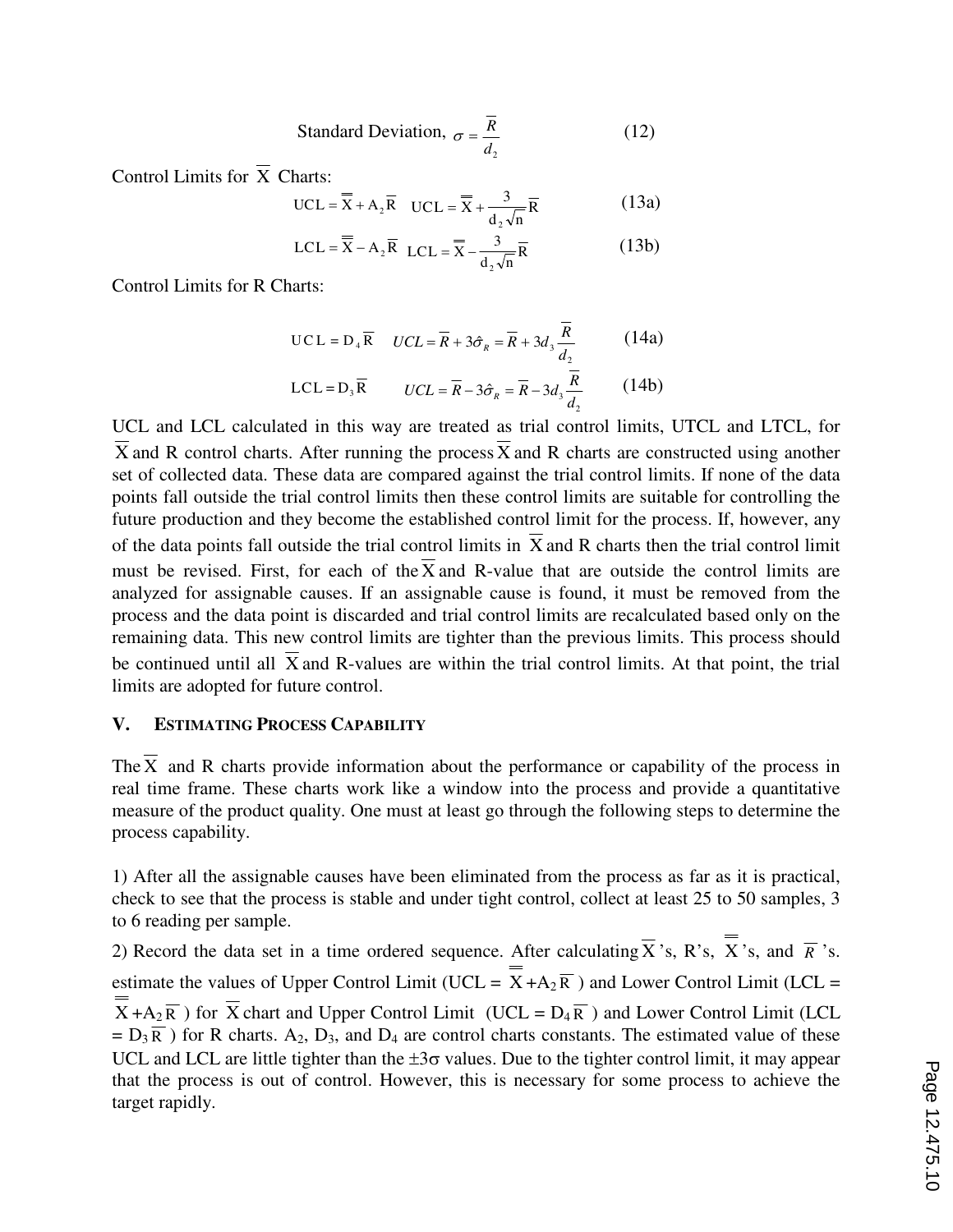3) The  $\overline{X}$  and R charts need to be analyzed to verify that the data points are randomly distributed about the  $\overline{X}$  and  $\overline{R}$  line and within the UCL and LCL control limits.

4) Standard deviation,  $\sigma$  needs to be estimated (estimated value of  $\sigma$  is denoted by  $\hat{\sigma}$ ) by using the following formula:

$$
\hat{\sigma} = \frac{\overline{R}}{d_2} \tag{15}
$$

For greater accuracy  $\hat{\sigma}$  can also be estimated by using the following formula and the initial set of data.

$$
\hat{\sigma} = \sqrt{\frac{n \sum X_i^2 - (\sum X_i)^2}{n(n-1)}}\tag{16}
$$

Where:  $\hat{\sigma}$  = Estimated value of the standard deviation

 $n =$  total number of reading taken and not number of samples  $\Sigma$  = Mathematical symbol which means to sum all of the following  $X_i^2$  = Square of every reading taken

 $(\sum X_i)^2$  = Sum of all the reading values added together and then squared.

5) Once the reasonable value of  $σ$  has been estimated, Process Capability is found by comparing the target specification limits with the Upper Natural Tolerance Limit, UNTL =  $\mu$ +3 $\sigma$  and Lower Natural Tolerance Limit,  $LNTL = \mu - 3\sigma$  calculated from the collected process data.

6) The percentage of the product that will be within the target limits can be calculated from the cumulative normal distribution defined by the following formula.

$$
F(a) = \int_{-\infty}^{a} \frac{1}{\sigma \sqrt{2\pi}} e^{-\frac{1}{2} \left(\frac{x-\mu}{\sigma}\right)^2} dx \qquad (17)
$$

Since it is difficult to evaluate this integral, easier approach to this problem is to find the positive and negative values of Z and then find the percentage of conformity from the cumulative standard normal distribution table or simply called Z-charts. The positive and negative values of Z can be found from the following two formulas:

$$
Z^+ = \frac{X_U - \mu}{\sigma} \tag{18a}
$$

$$
Z^{-} = \frac{X_L - \mu}{\sigma} \tag{18b}
$$

Where:

 $X_U$  = Upper Specification Limit

 $X_L$  = Lower Specification Limit

 $\mu$  = Process average, estimated from X

 $\sigma$  = Standard Deviation, calculated from the process data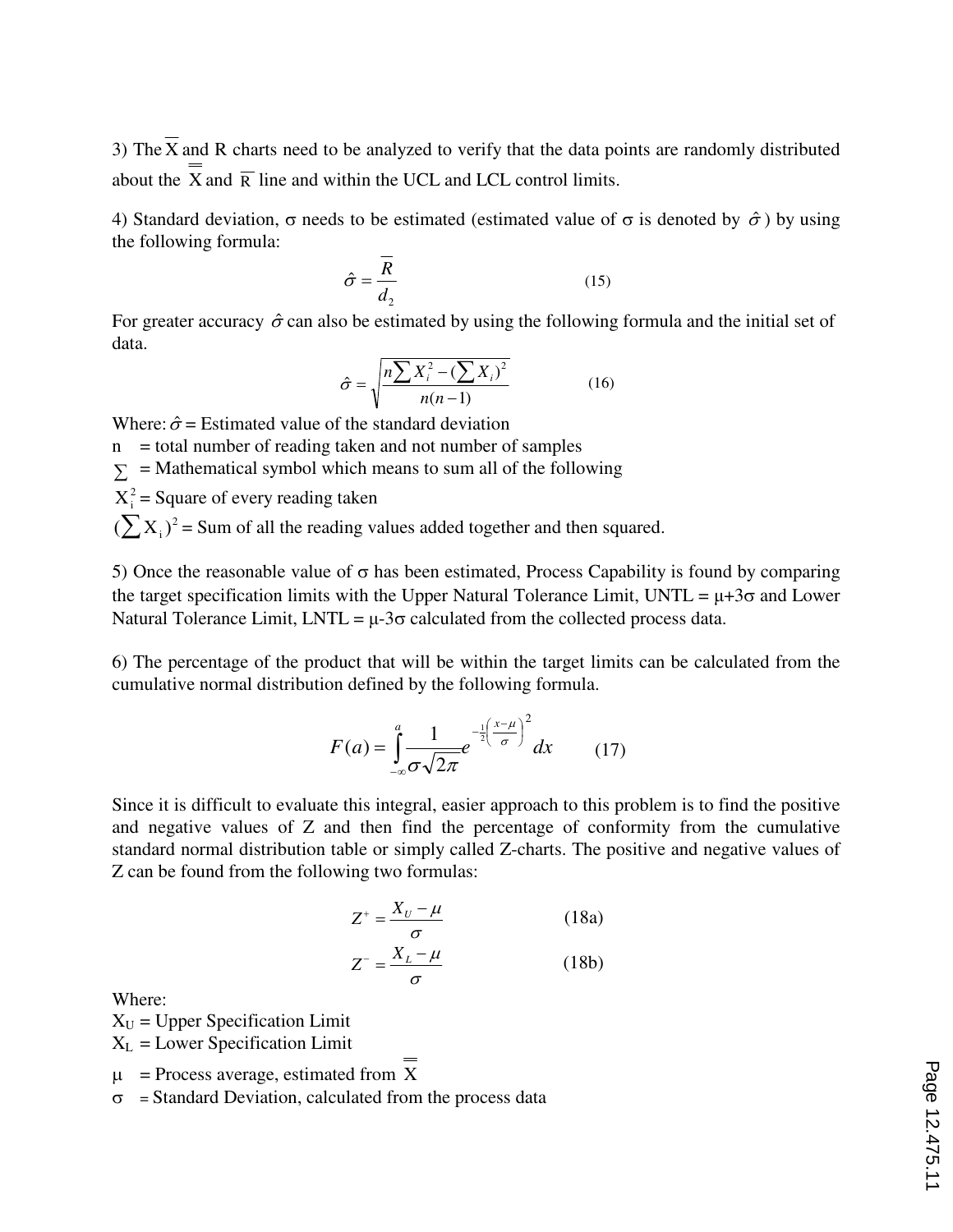# **VI. COMPUTER AIDED HARDWARE AND SOFTWARE TOOLS USED FOR THE DETERMINATION OF PROCESS CAPABILITY**

Computer aided hardware tools used for precision measurement and computer communication are performed by a Mitutoyo digital micrometer having USB interface. Data logging, analysis and determination of process capability are completed by software tools called *Statit Express QC*  produced by *Statware, Inc.* Data can also be entered manually in to *Statit Express QC* software tools through keyboard. In this case every time a measurement is made by the micrometer, an entry in to data table is completed by pressing a button on the micrometer. Once the data is entered in to the table, Statit Express QC software tools are used for the desired analysis. Charts in Figure 6, 7, 8 and 9 are developed by the software tools. Once we entered the desired value of the *Upper and Lower Specification Limit (USL and LCL)* and the most desirable specification,  $\mu$ the software tools generated outputs as shown in Figure 7 and 8. The chart includes many analytical figures for the data entered such as standard deviation,  $\pm 3\sigma$  values, process capability index, *CP* and percentage of product above and below the specification. The hardware and the software tools are very easy to use and also inexpensive. We have seven setups for our laboratory.

## **VII. DETERMINING PROCESS CAPABILITY OF AN INDUSTRIAL SYSTEM IN LABORATORY**

To understand the process capability determination procedure in a laboratory environment, printed circuit board (PCB) samples of one manufacturer are gathered by each student group. Students are also instructed about how samples should be collected from a manufacturing process. In addition to PCB samples each group of student has a digital micrometer whose output is directly connected to a computer station. Each computer has software called *Statit Express QC.*  Although, each student knows how to calculate the process capability using formulas and steps provided in this paper, software like *Statit Express QC* is a fast and easy way to calculate the process capability and other statistical variable with a few key strokes. It also makes the normal distribution curve and other curves plots easier than ever. Being able to use a software tools students have more time to play with the numbers other than engaging in cumbersome and prone to error calculation using calculators.

Data shown in Table I are thickness of twenty five samples (sample length  $= 3$ ) of bare PCB that are entered directly in to a computer using micrometer setup by a group of students. From the manufacturer data the target PCB thickness is 63 mil (1mil  $= \frac{1}{1000}$  inch). Since the PCBs used for Table I data are gather from a PCB manufacturer, the analysis is based on the fact that the process was under optimal control while these boards were produced. This analysis will illustrate the capability of the process that manufactured the boards. If a hypothetical range of the desired thickness (USL and LSL) is set one can analyze process capability and percentage of conforming from the entered data. For this paper only  $\overline{X}$  's, X 's, R's,  $\overline{R}$  's, are calculated and tabulated in Table II. Estimated value of the UCL, LCL,  $\sigma$ , and percentage of conforming output for the given values of thicknesses are also calculated using Z-charts and tabulated in Table II. Figure 6 shows X and R control charts drawn from the data set using a statistical software tools. The control charts reveal that the PCB manufacturing process is under proper control. However, the purpose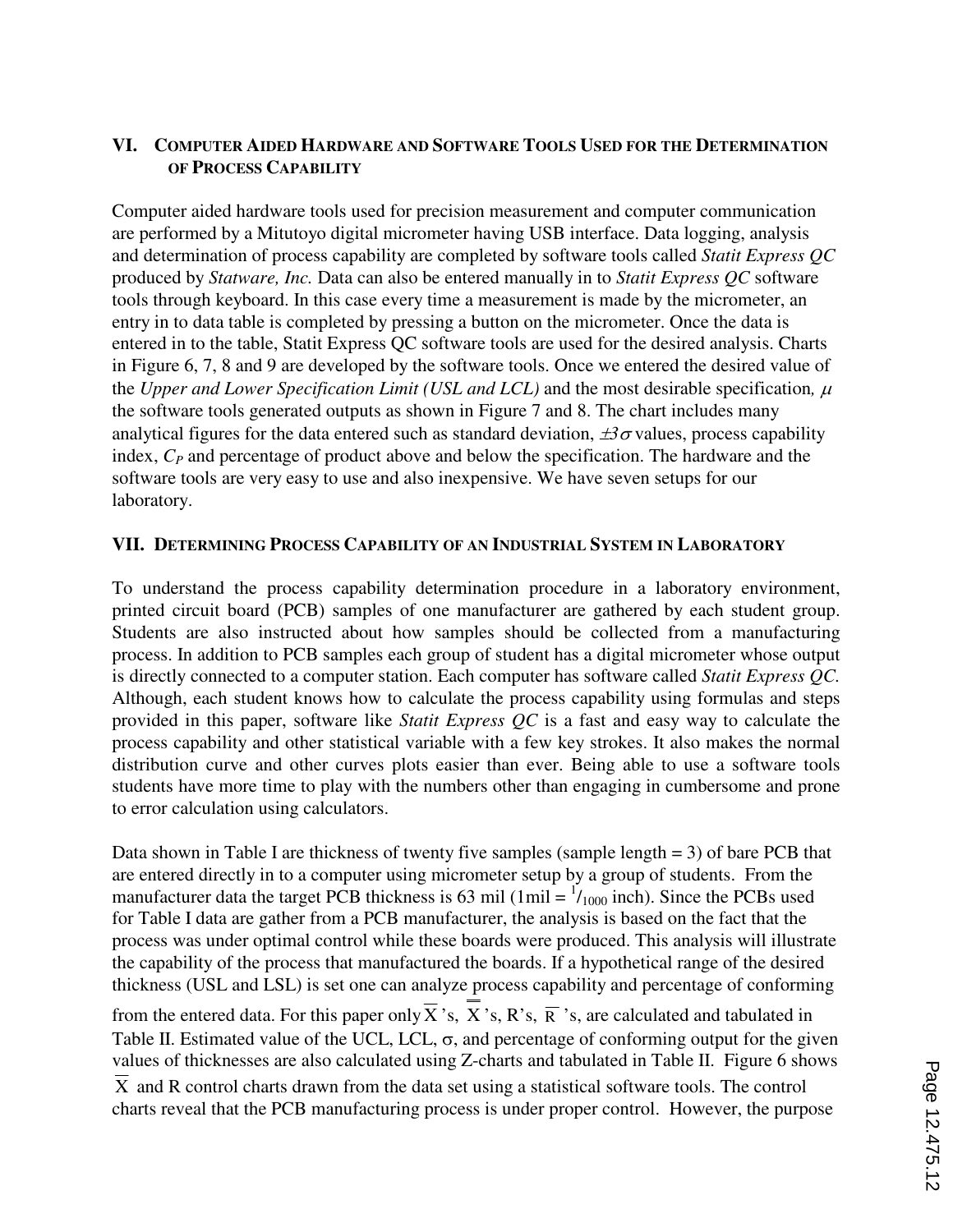of this exercise is to determine the Process Capability,  $C_P$  of the PCB manufacturing facility.  $C_P$ of the process indicates the percentage of the PCB produced by the manufacturing process that will be below and above the desired thickness limit. If the thickness limit specified by the electronic product manufacturing industry (PCB buyer) is narrower than  $6\sigma$ ,  $C_P$  will be less than unity and more than 0.27% of the PCB thickness will be nonconforming and in turn will be rejected. If, however, the specification limit is same the natural variability,  $\pm 3\sigma$ , of the process, only 0.27% of the material will be rejected or in other word  $C_P$  will be unity.

## **VIII. DISCUSSION OF RESULTS**

 $\overline{X}$  and R Charts in Figure 6, Process Capability chart along with C<sub>P</sub> and product beyond specification data in Figure 7, 8 and 9 all are computed using Statit Express QC Software tool. Statit Express QC is a SPC software product produced by Statware, Inc., Analyzing the process capability charts in Figure 7, 8 and 9, for various values of specification limits. It is interesting to notice that as the desired thickness of the PCBs used by the electronic product manufacturer becomes narrower,  $C_P$  gets smaller and total parts beyond specification or rejects becomes greater. If the reject goes beyond 5% to 6%, PCB bare board manufacturer must raise their price as an immediate measure to make profit. However, as a long term solution the industry must improve their machinery that produces PCBs with lower thickness tolerance.

In Figure 7 for a given thickness limits of USL=64.8129 mil and LSL=61.0511 mil, Process Capability has been computed to be equal to  $C_P = 1$  and the product beyond specification limit is 0.27% (estimated). This also indicates that 97.73% PCBs have conforming thickness. This demonstrates that PCBs produced by the current machinery of the manufacturing facility is up-todate with the current thickness requirements by electronic product manufacturer. This 0.27% (or, approximately 3 out of 1000) rejection rate is quite normal and falls under the category of natural deviation. These limits are for  $\pm 3\sigma$  points.

However, if the thickness limits get too tight as in Figure 8, at USL= 63.559 mil and LSL= 62.3050 mil,  $C_P$  becomes 0.333 and 31.73% (actual) or 31.58% (estimated) of the PCB thicknesses will be beyond the specified limit or will not be acceptable by the electronic product manufacturing industry. This means that 68.27% (estimated) of the PCB thicknesses would be conforming. If, however, thickness is moderately tightened as shown in Figure 9 (USL =64.186 mil and LSL =  $61.678$ ), that is more natural course of the demand,  $C_P$  will become 0.667 and 7.89% (actual) or 4.55% (estimated) of the PCB thicknesses will be beyond the specified limit or will not be acceptable by the electronic product manufacturing industry. These later two thickness limits are  $\pm 1\sigma$  and  $\pm 2\sigma$  points respectively. These values  $\pm 1\sigma$ ,  $\pm 2\sigma$ , or  $\pm 3\sigma$  do not have to be rounded number like 1, 2, or 3. They can also be  $\pm 1.75\sigma$  and  $\pm 2.5\sigma$  and can be used for the determination of process capability and percentage nonconforming.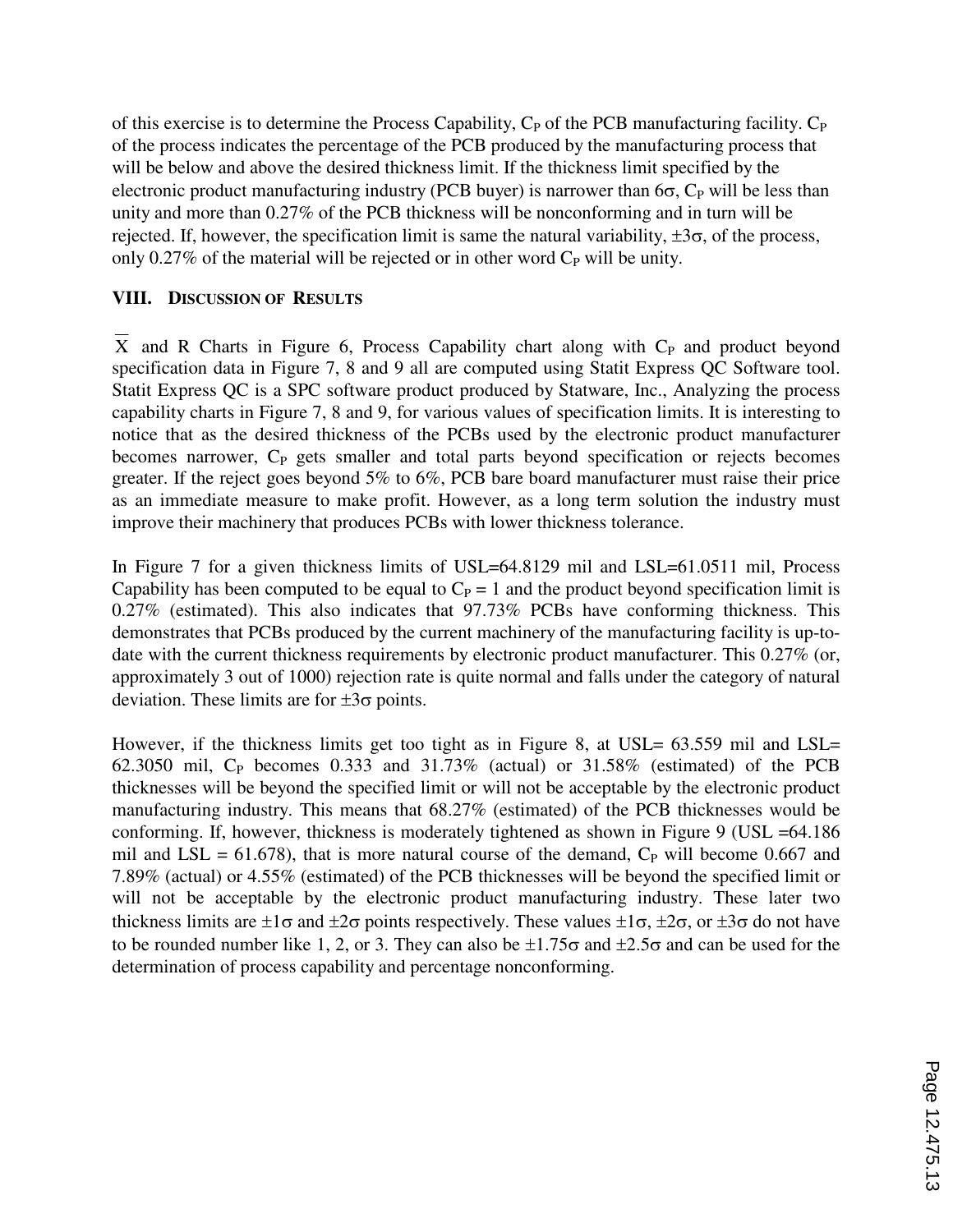|                                                 |                         | <b>TABLE I</b> |       |  |  |  |  |  |  |  |
|-------------------------------------------------|-------------------------|----------------|-------|--|--|--|--|--|--|--|
| Bare PCB thickness in Mils (1Mil = 1/1000 inch) |                         |                |       |  |  |  |  |  |  |  |
| PCB samples were collected from a manufacturer  |                         |                |       |  |  |  |  |  |  |  |
|                                                 |                         |                |       |  |  |  |  |  |  |  |
| Sample#                                         | <b>Thickness in Mil</b> |                |       |  |  |  |  |  |  |  |
| 1                                               | 62.90                   | 63.60          | 64.00 |  |  |  |  |  |  |  |
| 2                                               | 63.00                   | 63.10          | 62.20 |  |  |  |  |  |  |  |
| 3                                               | 62.20                   | 62.80          | 63.10 |  |  |  |  |  |  |  |
| 4                                               | 63.30                   | 63.40          | 63.00 |  |  |  |  |  |  |  |
| 5                                               | 63.10                   | 61.90          | 62.80 |  |  |  |  |  |  |  |
| 6                                               | 63.00                   | 61.30          | 62.90 |  |  |  |  |  |  |  |
| 7                                               | 63.40                   | 63.00          | 63.90 |  |  |  |  |  |  |  |
| 8                                               | 62.50                   | 62.80          | 62.60 |  |  |  |  |  |  |  |
| 9                                               | 62.20                   | 62.30          | 63.30 |  |  |  |  |  |  |  |
| 10                                              | 63.10                   | 63.10          | 63.30 |  |  |  |  |  |  |  |
| 11                                              | 63.50                   | 63.00          | 63.80 |  |  |  |  |  |  |  |
| 12                                              | 62.30                   | 63.00          | 63.00 |  |  |  |  |  |  |  |
| 13                                              | 63.50                   | 64.00          | 63.00 |  |  |  |  |  |  |  |
| 14                                              | 64.50                   | 63.10          | 61.90 |  |  |  |  |  |  |  |
| 15                                              | 64.40                   | 63.20          | 61.60 |  |  |  |  |  |  |  |
| 16                                              | 62.70                   | 63.00          | 62.30 |  |  |  |  |  |  |  |
| 17                                              | 63.10                   | 63.00          | 63.00 |  |  |  |  |  |  |  |
| 18                                              | 62.60                   | 63.60          | 63.10 |  |  |  |  |  |  |  |
| 19                                              | 62.90                   | 64.00          | 63.50 |  |  |  |  |  |  |  |
| 20                                              | 62.90                   | 62.80          | 62.50 |  |  |  |  |  |  |  |
| 21                                              | 61.60                   | 61.50          | 62.50 |  |  |  |  |  |  |  |
| 22                                              | 61.90                   | 63.00          | 63.20 |  |  |  |  |  |  |  |
| 23                                              | 63.00                   | 63.50          | 62.90 |  |  |  |  |  |  |  |
| 24                                              | 63.50                   | 62.30          | 62.90 |  |  |  |  |  |  |  |
| 25                                              | 62.30                   | 62.90          | 63.00 |  |  |  |  |  |  |  |

# TABLE II

| Sample# | X-bar | Range | X-barbar     | 62.93200   |                                     |        |         |               |
|---------|-------|-------|--------------|------------|-------------------------------------|--------|---------|---------------|
|         | 63.50 | 1.10  |              |            |                                     |        |         |               |
| 2       | 62.77 | 0.90  | R-bar        | 0.98800    |                                     |        |         |               |
| 3       | 62.70 | 0.90  |              |            |                                     |        |         |               |
| 4       | 63.23 | 0.40  | <b>X-UCL</b> | 63.93976   |                                     |        |         |               |
| 5       | 62.60 | 1.20  |              |            |                                     |        |         |               |
| 6       | 62.40 | 1.70  | X-LCL        | 61.92424   |                                     |        |         |               |
| 7       | 63.43 | 0.90  |              |            |                                     |        |         |               |
| 8       | 62.63 | 0.30  | <b>R-UCL</b> | 2.53916    |                                     |        |         |               |
| 9       | 62.60 | 1.10  |              |            |                                     |        |         |               |
| 10      | 63.17 | 0.20  | <b>R-LCL</b> | 0.00000    |                                     |        |         |               |
| 11      | 63.43 | 0.80  |              |            |                                     |        |         |               |
| 12      | 62.77 | 0.70  | Sigma        | 0.62698    | Based on the entire population      |        |         |               |
| 13      | 63.50 | 1.00  |              |            |                                     |        |         |               |
| 14      | 63.17 | 2.60  |              |            | Sigma-hat 0.5846154 Estimated value |        |         |               |
| 15      | 63.07 | 2.80  |              |            |                                     |        |         |               |
| 16      | 62.67 | 0.70  |              |            | % Conforming outputs                |        |         |               |
| 17      | 63.03 | 0.10  |              |            |                                     |        |         |               |
| 18      | 63.10 | 1.00  | <b>USP</b>   | <b>LSP</b> | P-Val                               | N-Val  | % Conf  |               |
| 19      | 63.47 | 1.10  | 64.8129      | 61.0511    | 0.9987                              | 0.0228 | 97.5899 | $±3$ σ        |
| 20      | 62.73 | 0.40  | 64.1860      | 61.6780    | 0.9772                              | 0.0228 | 95.4498 | $\pm 2\sigma$ |
| 21      | 61.87 | 1.00  | 63.5590      | 62.3050    | 0.8413                              | 0.1587 | 68.2686 | $\pm 1\sigma$ |
| 22      | 62.70 | 1.30  | 64.0000      | 62.0000    | 0.9558                              | 0.0686 | 88.7177 |               |
| 23      | 63.13 | 0.60  | 63.5000      | 62.5000    | 0.8175                              | 0.2454 | 57.2104 |               |
| 24      | 62.90 | 1.20  | 63.2500      | 62.2500    | 0.6940                              | 0.1384 | 55.5636 |               |
| 25      | 62.73 | 0.70  | 64.8140      | 61.0520    | 0.9987                              | 0.0014 | 99.7301 |               |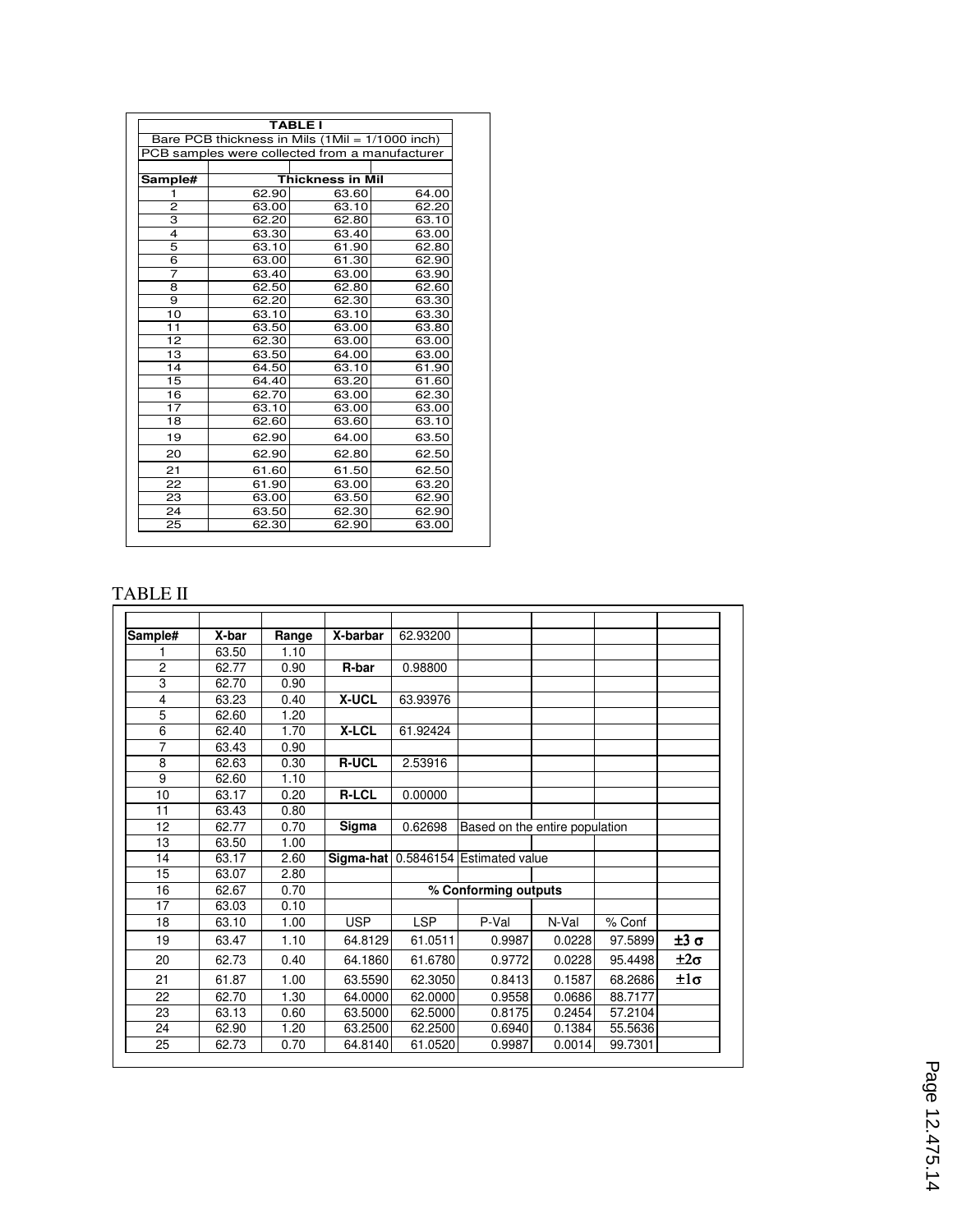

Figure 6: X-bar and R Chart drawn from the Table I PCB thickness data set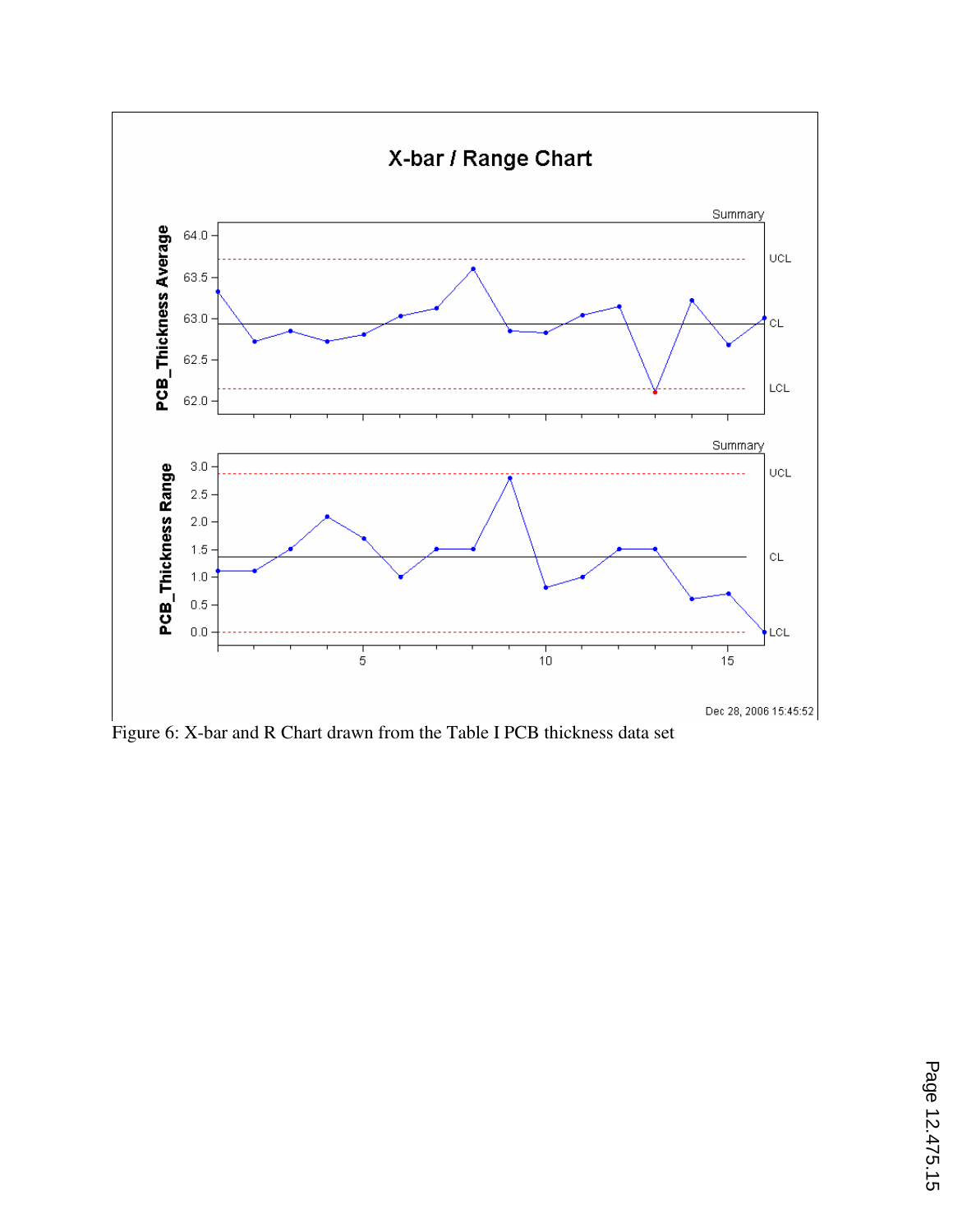

Figure 7: Process capability chart for USL = 64.8129 mil & LSL= 61.0511 mil,  $\pm 3\sigma$  point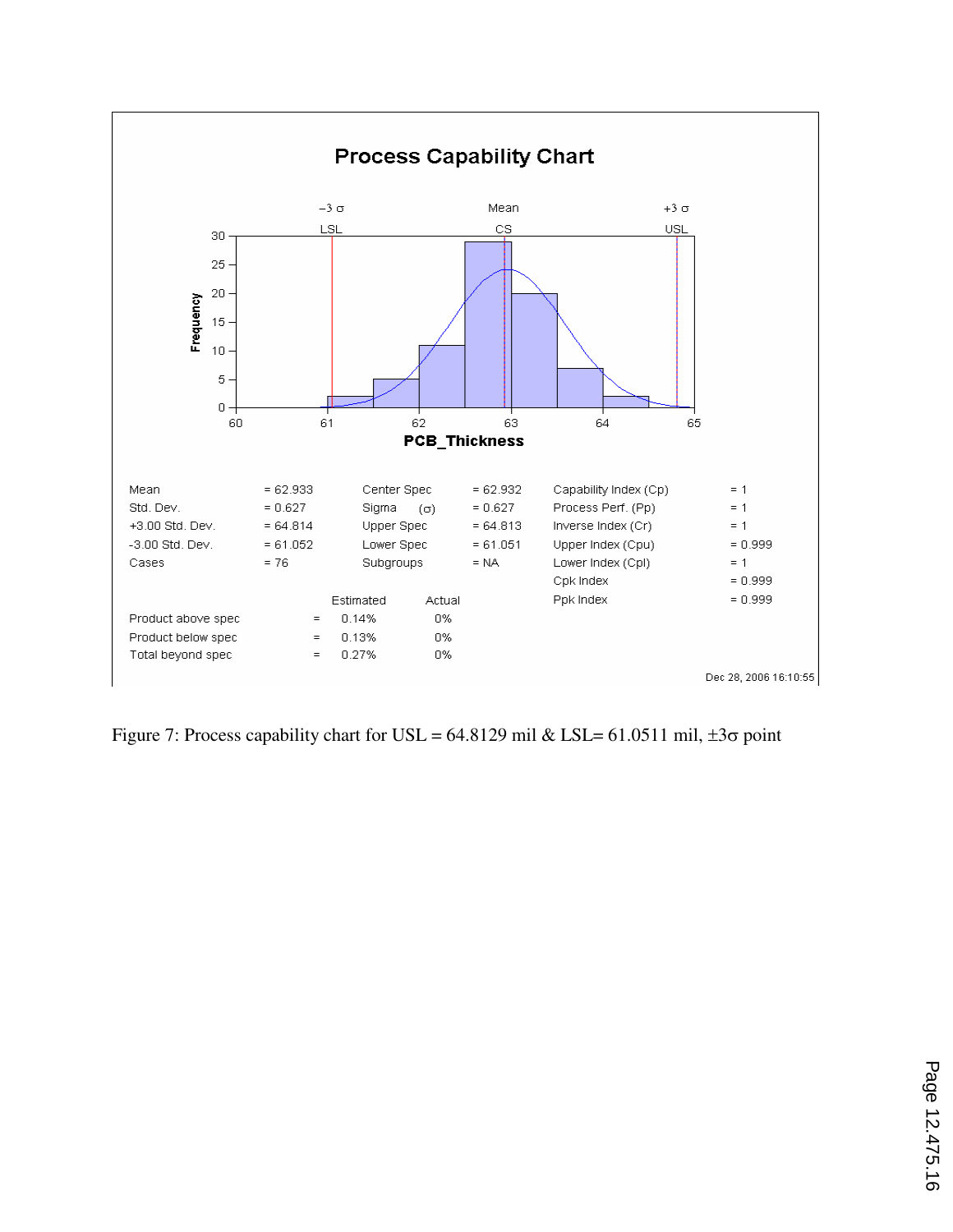

Figure 8: Process capability chart for USL = 63.559 mil & LSL= 61.678 mil,  $\pm 1\sigma$  point.